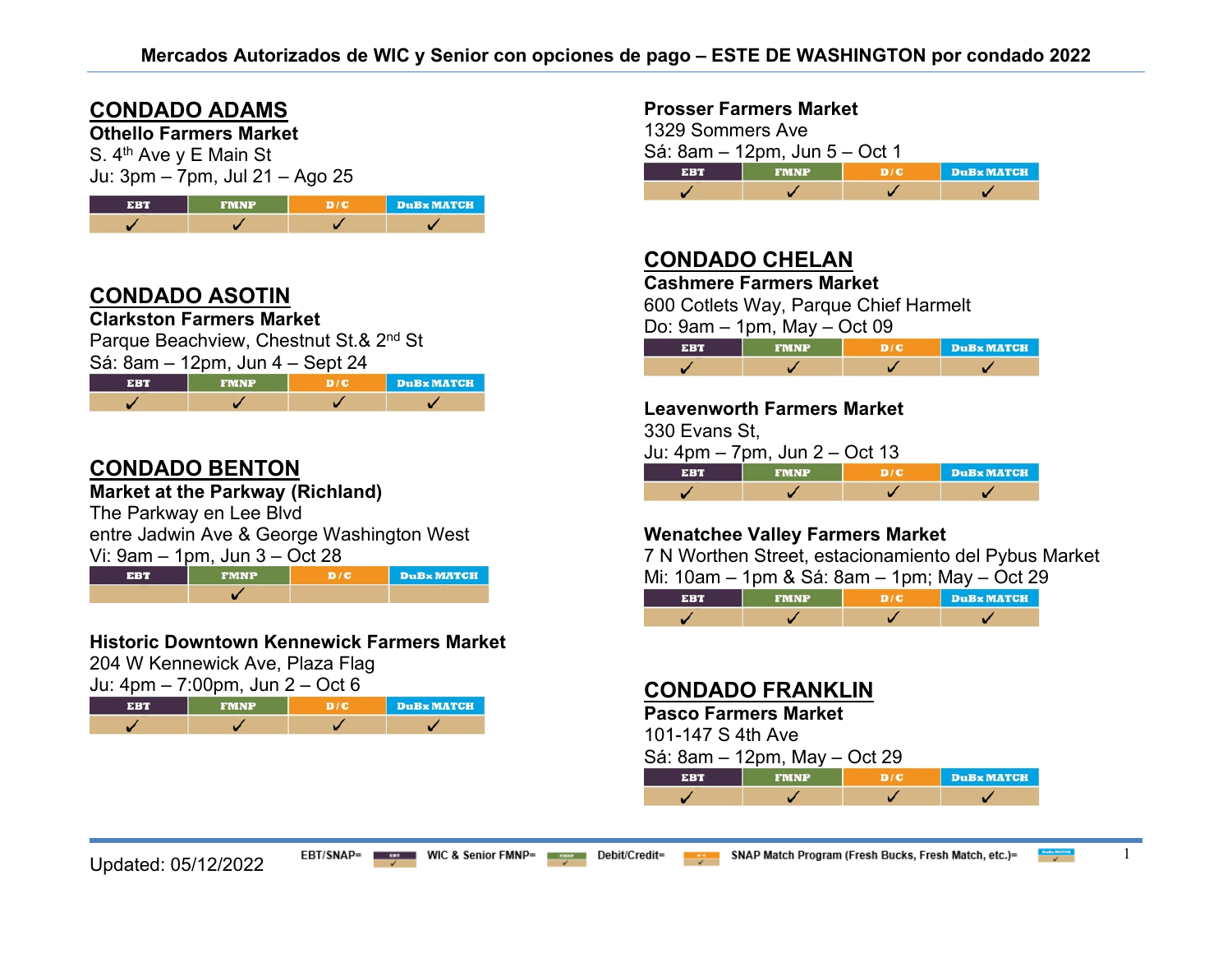### **CONDADO GRANT**

**Moses Lake Farmers Market**

401 W 4th Ave, Parque McCosh  $\overline{S_4}$ :  $\overline{S_5}$  ,  $\overline{S_6}$  ,  $\overline{S_7}$  ,  $\overline{S_8}$  ,  $\overline{S_9}$  ,  $\overline{S_9}$  ,  $\overline{S_9}$  ,  $\overline{S_9}$  ,  $\overline{S_9}$  ,  $\overline{S_9}$  ,  $\overline{S_9}$  ,  $\overline{S_9}$  ,  $\overline{S_9}$  ,  $\overline{S_9}$  ,  $\overline{S_9}$  ,  $\overline{S_9}$  ,

| $\sigma$ a: $\sigma$ am – Tpm, May – Oct 29 |             |  |            |  |
|---------------------------------------------|-------------|--|------------|--|
| <b>EBT</b>                                  | <b>FMNP</b> |  | DuBx MATCH |  |
|                                             |             |  |            |  |

### **Quincy Farmers Market**

10 B St SE Sá: 9am – 1pm, Jun 4 – Sept 24

| <b>PERMIT</b> | <b>FMNP</b> | <b>DuB</b> MATCH |
|---------------|-------------|------------------|
|               |             |                  |

## **CONDADO KITTITAS**

**Cle Elum Public Market**

100 E 1st St

|  | Sá: 10am – 2pm, Jun 4 – Sept 3 |  |
|--|--------------------------------|--|
|  |                                |  |

|  | <b>DuB</b> MATCH |
|--|------------------|
|  |                  |

### **Ellensburg Farmers Market**

E 4th Ave, entre Pearl & Ruby St Sá: 9am – 1pm, May – Oct 29



### **Roslyn Farmers Market**

Pennsylvania Ave, entre Hwy 903 1<sup>st</sup> & 2<sup>nd</sup> St Do: 10am – 2pm, Jun 12 – Sept 9

| FMNP | <b>DuBx MATCH</b> |
|------|-------------------|
|      |                   |

# **CONDADO KLICKITAT**

**Goldendale Farmers Market** 903 E Broadway Sá: 9am – 2pm, May – Sept 24 **EBT FMNP**  $D/C$ **DuB**x MATCH ✓  $\checkmark$ ✓

### **White Salmon Farmers Market**

282 N Main Ave, entre Washington & Lincoln

Ma: 4pm – 7pm, Jun 14 – Sept 20

|  | <b>DuBx MATCH</b> |
|--|-------------------|
|  |                   |

## **CONDADO OKANOGAN**

**Methow Valley Farmers Market (Twisp)** 

201 Hwy 20 S, estacionamiento

Sá: 9am – 12pm, Abr – Oct 29

| se s | <b>ASTAR</b> | <b>DuB</b> MATCH |
|------|--------------|------------------|
|      |              |                  |

### **Okanogan Valley Farmers Market (Okanogan)**

999 2nd Ave N, Parque Legion

Ma & Sá: 9am – 1pm, May – Oct 29

|  | <b>DuBx MATCH</b> |
|--|-------------------|
|  |                   |

### **Okanogan Valley Farmers Market (Omak)**

Parque Omak lado este, frente al puente del centro  $Ma: 3:30 - 6:30$ pm, Jun 21 – Oct 25

| $\alpha$ . 0.00 $-$ 0.00pm, 00m z r $-$ 00t z0 |             |            |                  |  |
|------------------------------------------------|-------------|------------|------------------|--|
| нави                                           | <b>FMNP</b> | <b>DIG</b> | <b>DuBxMATCH</b> |  |
|                                                |             |            |                  |  |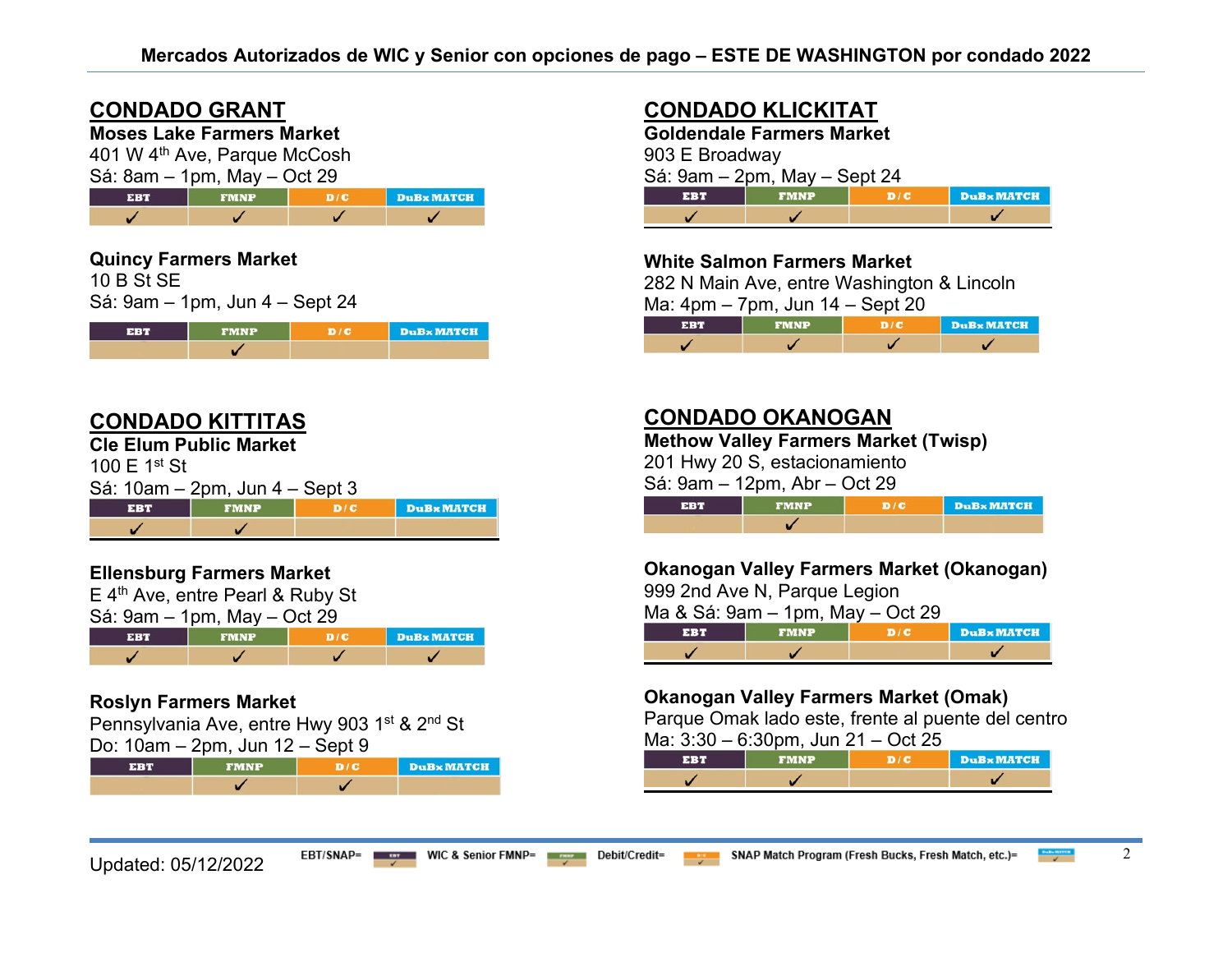#### **Oroville Farmers Market**

| 1276 Main St |                             |     |                  |
|--------------|-----------------------------|-----|------------------|
|              | Sá: 9am – 1pm, May – Oct 29 |     |                  |
| <b>EBT</b>   | <b>FMNP</b>                 | D/C | <b>DuBxMATCH</b> |
|              |                             |     |                  |

#### **Tonasket Farmers Market**

| 203 Hwy 97 N, Parque Triangle |             |     |                  |
|-------------------------------|-------------|-----|------------------|
| Ju: $2pm - 6pm$ , May $-$ Nov |             |     |                  |
| <b>EBT</b>                    | <b>FMNP</b> | D/C | <b>DuBxMATCH</b> |
|                               |             |     |                  |

### **CONDADO PEND OREILLE**

#### **Newport Farmers Market**

236 S Union Ave, estacionamiento  $Sá: 9am – 1nm$  May – Oct 29

|  | <b>DuBxMATCH</b> |
|--|------------------|
|  |                  |

# **CONDADO SPOKANE**

|               | <b>Cheney Farmer's Market</b>       |     |                   |
|---------------|-------------------------------------|-----|-------------------|
| 1011 First St |                                     |     |                   |
|               | Ma: $10am - 2pm$ , Jun $4 - Oct 08$ |     |                   |
| <b>EBT</b>    | <b>FMNP</b>                         | D/C | <b>DuBx MATCH</b> |
|               |                                     |     |                   |

### **Emerson-Garfield Farmers Market (Spokane)**

2310 N Monroe St, esquina de Montgomery y Monroe St

Vi: 3pm – 7pm, Jun 3 – Sep 30

| <b>SERV</b> | <b>FMNP</b> | <b>DuB</b> <sub>x</sub> MATCH |
|-------------|-------------|-------------------------------|
|             |             |                               |

#### **Fairwood Farmers Market (Spokane)**

| 319 Hasting Rd                   |             |     |                   |
|----------------------------------|-------------|-----|-------------------|
| Ma: $3pm - 7pm$ , May $-$ Oct 11 |             |     |                   |
| <b>EBT</b>                       | <b>FMNP</b> | D/C | <b>DuBx MATCH</b> |
|                                  |             |     |                   |

**Hillyard Farmers Market (Spokane)** 

4001 N Cook St

Lu: 3pm – 7pm, Jun 06 – Oct 03

| r e T | <b>FMNP</b> | DuBx MATCH |
|-------|-------------|------------|
|       |             |            |

#### **Kendall Yard Night Market (Spokane)**

1335 W Summit Parkway

Mi: 4pm – 8pm, May – Sept 21

| <b>FRT</b> | <b>FMNP</b> | DuBx MATCH |
|------------|-------------|------------|
|            |             |            |

### **Liberty Lake Farmers Market**

1421 N Meadowwood Ln, Parque Town Square  $S_1$ :  $0$ am – 1pm,  $M_2$  $V = \Omega$ ct 08

| 3a. 9ahl – Tphi, May – Oct 00 |             |  |            |  |
|-------------------------------|-------------|--|------------|--|
| FRT                           | <b>FMNP</b> |  | DuBx MATCH |  |
|                               |             |  |            |  |

#### **Millwood Farmers Market (Spokane)**

9100 E Frederick Ave

Mi:  $3 \text{pm} - 7 \text{pm}$ . May – Oct 12

| せいしょ |  | <b>DuBx MATCH</b> |
|------|--|-------------------|
|      |  |                   |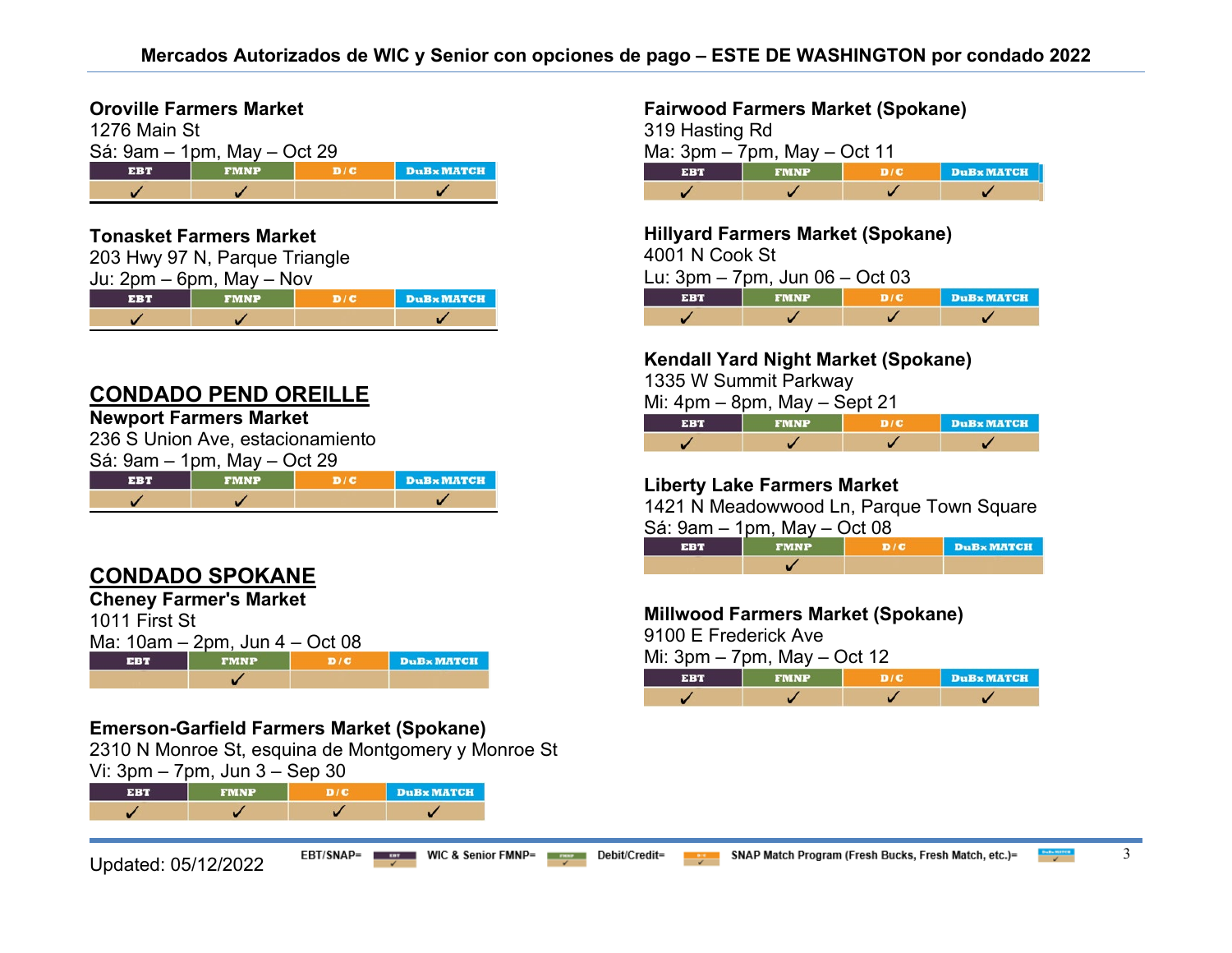**South Perry Thursday Market (Spokane)**

| 924 S Perry St                   |             |     |                  |
|----------------------------------|-------------|-----|------------------|
| Ju: $3pm - 7pm$ , May $-$ Oct 27 |             |     |                  |
| <b>EBT</b>                       | <b>FMNP</b> | D/C | <b>DuBxMATCH</b> |
|                                  |             |     |                  |

#### **Spokane Farmers Market**

| $20 W 5th$ Ave NE                |             |     |                               |  |  |
|----------------------------------|-------------|-----|-------------------------------|--|--|
| Mi & Sá: 8am – 1pm, May – Oct 29 |             |     |                               |  |  |
| <b>EBT</b>                       | <b>FMNP</b> | D/E | <b>DuB</b> <sub>x</sub> MATCH |  |  |
|                                  |             |     |                               |  |  |

#### **Spokane Valley Farmers Market**

2426 N Discovery Pl

| Vi: $4\text{pm} - 8\text{pm}$ , Jun $3 -$ Sept 16 |             |  |            |  |
|---------------------------------------------------|-------------|--|------------|--|
| EBT                                               | <b>FMNP</b> |  | DuBx MATCH |  |
|                                                   |             |  |            |  |

#### **The West Central Farmers Market**

1832 W Dean Ave Ma: 4pm – 7pm, Jun 13 – Ago 29 **EBT FMNP**  $D/C$ **DuB MATCH** ✓  $\overline{ }$ ✓ ✓

### **CONDADO STEVENS**

**N.E.W. Farmers Market (Colville)**

119 E Astor, esquina Main & Astor

| <b>EBT</b>                              | <b>FMNP</b> |  | DuBx MATCH |
|-----------------------------------------|-------------|--|------------|
| Mi & Sá: $9$ am $-1$ pm, May $-$ Oct 29 |             |  |            |

#### **Chewelah Farmers Market**

700 N Park St, City Park Vi:  $11am - 3:30pm$ , May – Oct 14 **EBT**  $D/C$ **DuB** MATCH ✓ V  $\overline{\mathscr{L}}$  $\checkmark$ 

## **CONDADO WALLA WALLA**

**City of College Place Farmers Market (Walla Walla)** 

801 SE- Larch Ave, Parque Lions

Ju: 4pm – 7pm, May – Sept 29

|  | <b>DuBx MATCH</b> |
|--|-------------------|
|  |                   |

#### **Downtown Farmers Market (Walla Walla)**

106 W Main St

Sá: 9am – 1pm, May – Oct 29

|  | <b>DuBx MATCH</b> |
|--|-------------------|
|  |                   |

## **CONDADO WHITMAN**

**Pullman Farmers Market** 

150 E. Spring St, Centro de visitantes de WSU Brelsford  $M_i: 3:30 - 6:30$ pm,  $Mav - 0$ ct 11

| $1011. \cup 100$ $0.00$ $111, 1010$ | . |                  |
|-------------------------------------|---|------------------|
|                                     |   | <b>DuBxMATCH</b> |
|                                     |   |                  |